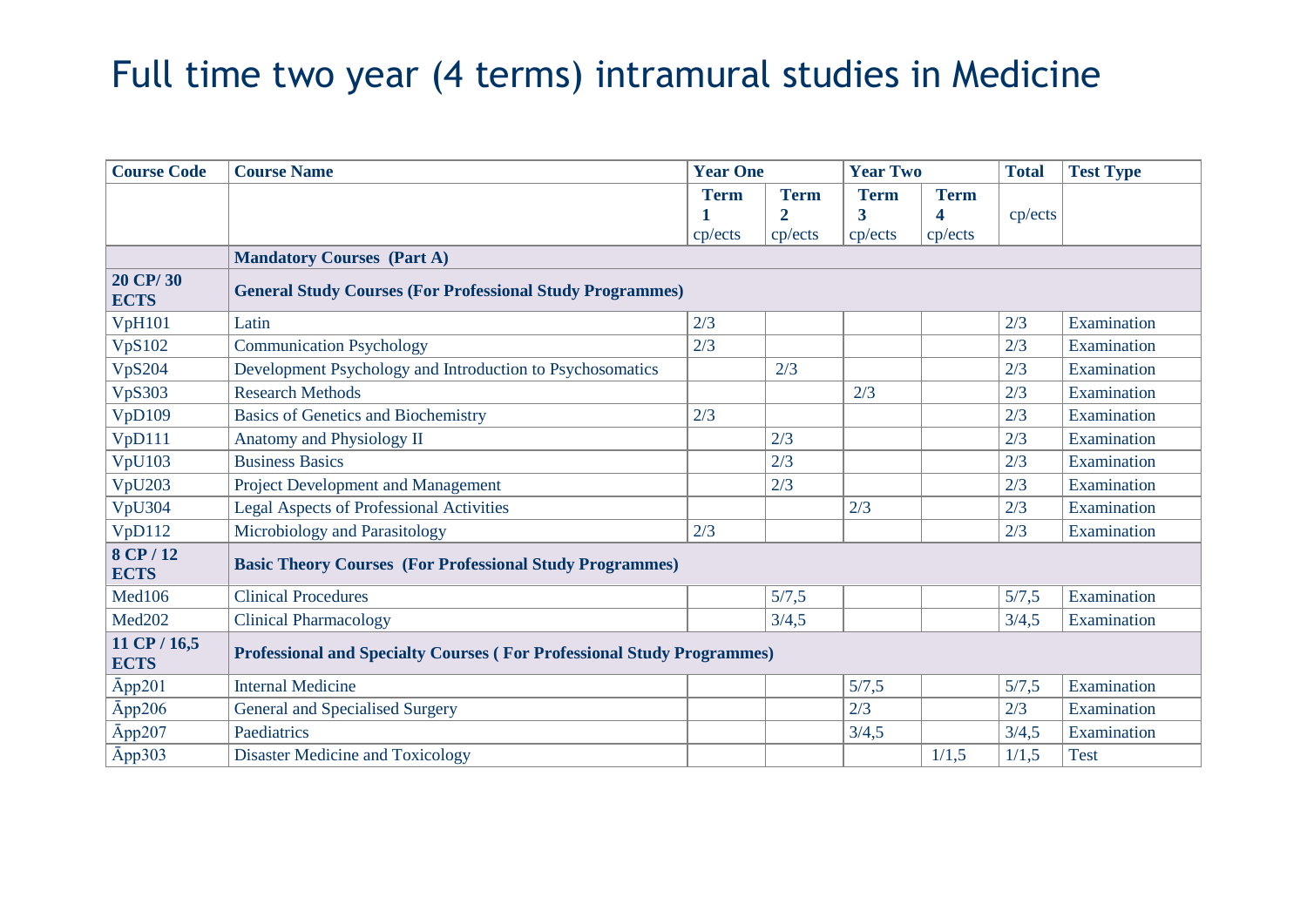| 16 CP /24<br><b>ECTS</b>   | <b>Practical Training</b>                                                                         |     |     |       |       |       |                          |  |
|----------------------------|---------------------------------------------------------------------------------------------------|-----|-----|-------|-------|-------|--------------------------|--|
| AppPr103                   | Clinical Procedures in the Speciality                                                             |     | 4/6 |       |       | 4/6   | Examination              |  |
| AppPr202                   | Practice in the Speciality I                                                                      |     |     | 2/3   |       | 2/3   | Examination              |  |
| AppPr203                   | Practice in the Speciality II                                                                     |     |     |       | 10/15 | 10/15 | Examination              |  |
| 8 CP                       | <b>Qualification Paper in the Speciality</b>                                                      |     |     |       | 8/12  | 8/12  | Presentation/<br>Defence |  |
|                            | <b>Mandatory Elective Courses (Part B)</b>                                                        |     |     |       |       |       |                          |  |
| 15 CP /22,5<br><b>ECTS</b> | <b>Professional and Specialty Courses (For Professional Study Programmes)</b>                     |     |     |       |       |       |                          |  |
|                            | <b>Physician assistant in Emergency Medicine</b>                                                  |     |     |       |       |       |                          |  |
| App111                     | Acute Conditions in Obstetrics and Gynaecology                                                    | 2/3 |     |       |       | 2/3   | Examination              |  |
| App112                     | <b>Emergency Neurology</b>                                                                        | 2/3 |     |       |       | 2/3   | Examination              |  |
| App218                     | <b>Critical Care and Reanimation</b>                                                              |     |     | 3/4,5 |       | 3/4,5 | Examination              |  |
| App113                     | Emergency Care in the Event of Different Infections                                               | 2/3 |     |       |       | 2/3   | Examination              |  |
| App114                     | <b>Emergency Care to Injured Patients</b>                                                         | 2/3 |     |       |       | 2/3   | Examination              |  |
| App115                     | <b>Acute Psychiatry</b>                                                                           |     | 2/3 |       |       | 2/3   | Examination              |  |
| Āpp307                     | <b>Emergency Electro-Cardiology</b>                                                               |     |     |       | 1/1,5 | 1/1,5 | <b>Test</b>              |  |
| App219                     | Work Organization of emergency Medical Dispatcher                                                 |     |     | 1/1,5 |       | 1/1,5 | <b>Test</b>              |  |
|                            | <b>Physician Assistant in Ambulatory Care Practice</b>                                            |     |     |       |       |       |                          |  |
| App217                     | <b>Emergency Care in Health and Life Threatening Situations</b>                                   |     |     | 2/3   |       | 2/3   | Examination              |  |
| App107                     | Obstetrics and Gynaecology in Ambulatory Care Practice                                            | 2/3 |     |       |       | 2/3   | Examination              |  |
| App106                     | Infectious Diseases and STD (sexually transmitted diseases) in<br><b>Ambulatory Care Practice</b> | 2/3 |     |       |       | 2/3   | Examination              |  |
| Āpp108                     | Traumatology in Ambulatory Care Practice                                                          | 2/3 |     |       |       | 2/3   | Examination              |  |
| App109                     | Psychiatry and Mental Health in Ambulatory Care Practice                                          |     | 2/3 |       |       | 2/3   | Examination              |  |
| App215                     | Rehabilitation                                                                                    |     |     | 2/3   |       | 2/3   | Examination              |  |
| App110                     | Organisation of Health Care in Ambulatory Care Practice                                           | 2/3 |     |       |       | 2/3   | Examination              |  |
| App216                     | Medical Technologies and Equipment in Ambulatory Care<br>Practice                                 |     |     |       | 1/1,5 | 1/1,5 | <b>Test</b>              |  |
| <b>2 CP/3 ECTS</b>         | <b>Elective Courses (Part C)</b>                                                                  |     |     |       |       |       |                          |  |
|                            |                                                                                                   | 2/3 |     |       |       | 2/3   |                          |  |